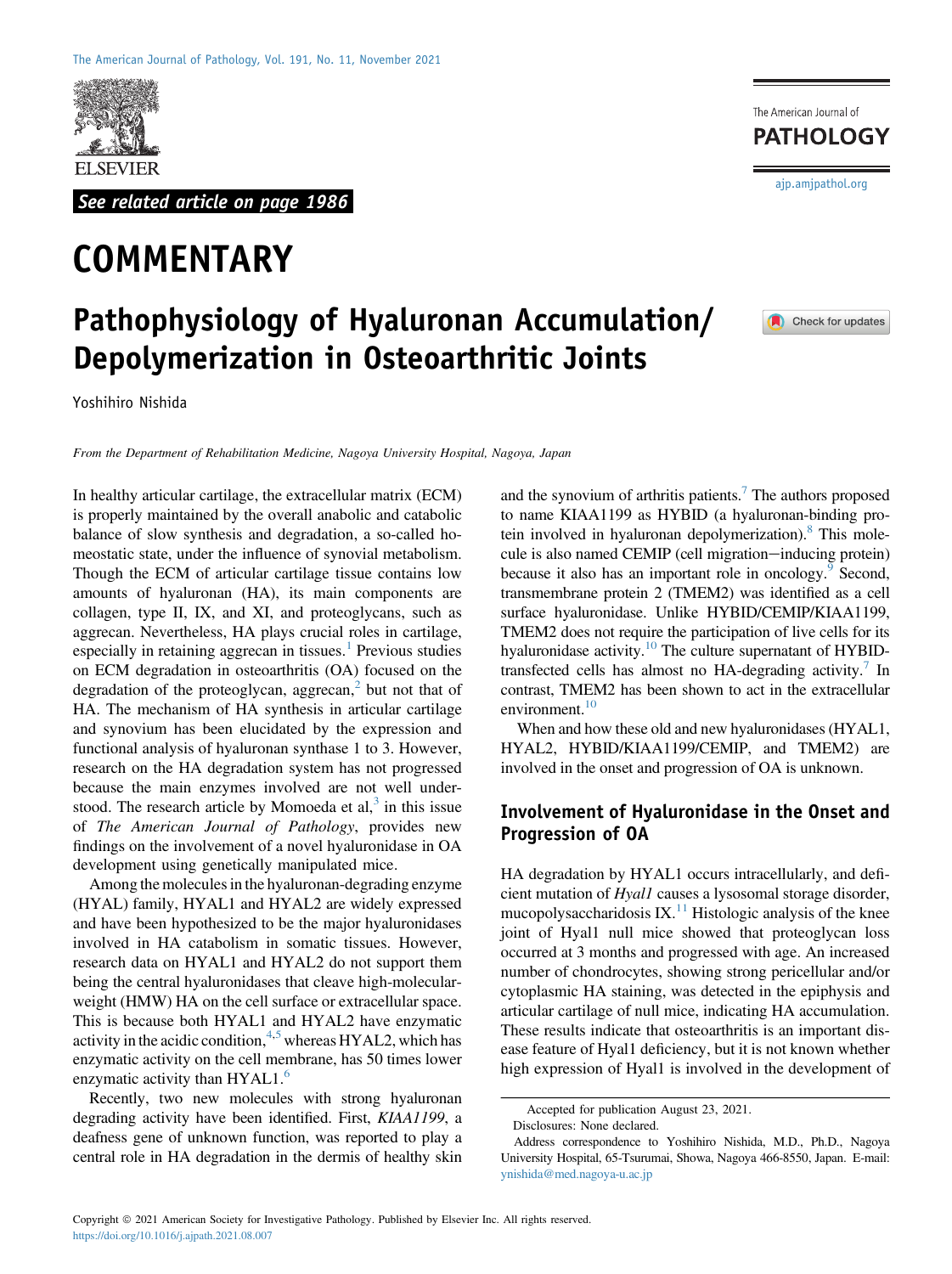OA. Cartilage-specific conditional  $Hval2^{-/-}$  mice, Col2a1dependent conditional knockout mice using the Cre-loxP system, revealed accelerated OA development not only in the natural course of aged mice, but also in a destabilization of the medial meniscus (DMM) surgery-induced OA model.<sup>[12](#page-2-11)</sup> HA deposition was increased in the pericellular area and in and around the chondrocytes in  $Hyal2^{-/-}$  mice compared with wild-type (WT) mice with DMM surgery at 10 weeks. Proteoglycan was reduced in  $Hyal2^{-/-}$  (DMM) mice compared with WT (DMM) mice with Safranin-O staining. The authors concluded that Hyal2 deficiency showed similar OA features to those of Hyal1 deficiency, suggesting that defects of Hyal2 cause a novel mucopolysaccharidosis-like disorder of HA storage.  $Hyal3^{-/-}$  mice were viable, fertile, and showed no gross phenotypic abnormalities. In addition, a study of 12- to 14-month-old mice showed no difference in knee joint tissue between  $Hyal3^{-/-}$  mice and  $Hyal3^{+/+}$  mice.<sup>[13](#page-2-12)</sup> These findings suggest that Hyal3 does not play crucial roles in the development of OA or ECM degradation of articular cartilage. As described above, HYAL1 and HYAL2 seem to achieve homeostasis of the ECM of articular cartilage by regulating the metabolism of HA, thereby avoiding the development of OA.

In contrast to these studies, Momoeda et al, $3$  in this issue of The American Journal of Pathology, reported that in nonintervention mice, observed up to 60 weeks of age, the results showed only minimal structural changes and proteoglycan depletion in both Hybid null and WT mice. HA staining with HA-binding protein also showed no difference between WT and Hybid null mice. Unlike the Hyal1 and Hyal2 null mice, the Hybid null mice did not cause a spontaneous OA change, suggesting that Hybid has less constitutive activity in articular cartilage. They provided the results using two types of OA-induced models (medical collateral ligament transection with meniscus removal model and DMM model) with  $Hybid^{-/-}$  mice. Destruction of articular cartilage is suppressed in Hybid null mice in parallel with the accumulation of high-molecular-weight HA in joint tissue. In contrast, WT mice show high expression of Hybid in synovial cells and chondrocytes and a lower ratio of HA species >1000 kDa compared with Hybid null mice. Hybid expression is elevated in an OAinducing environment, suggesting that it is deeply involved in OA onset and progression. The OA-induced model of Momoeda et  $al<sup>3</sup>$  had elevated expression of Tmem2, although not as much as Hybid, suggesting that Tmem2 may play some roles in OA onset and development.

# Hyaluronidase in Developed OA, Potential Therapeutic Intervention

A previous study indicated that synovial tissues obtained from knee OA patients had a 5.5-fold expression of HYBID compared with normal control synovium, and TMEM2 expression was similar between OA and normal tissues. $^{14}$  $^{14}$  $^{14}$  Of the 12 factors examined, IL-6 significantly up-regulated HYBID expression and HA degradation activity in osteoarthritis synovial fibroblasts. For articular cartilage, Shimizu et al<sup>15</sup> demonstrated that HYBID is overexpressed by chondrocytes in the HA depleted area of OA cartilage, correlating directly with the Mankin score, and HYBID expression in the OA cartilage cells is up-regulated by tumor necrosis factor-a. They also indicated that HYAL1 and HYAL2 expression was up-regulated in OA chondrocytes; however, suppression of HYBID with siRNA eliminated HA depolymerization activity, and siRNA against HYAL1 and HYAL2 did not suppress HA depolymerization. Ohtsuki et  $al<sup>16</sup>$  $al<sup>16</sup>$  $al<sup>16</sup>$  reported that CEMIP/ HYBID expression was transiently increased by  $IL-1\beta$  stimulation in chondrocytic cells in vitro. These results suggest that HYBID is highly expressed in OA cartilage and synovial tissues and might play a central role in HA depolymerization under inflammatory conditions.

Can HYBID, which is highly expressed in OA, be a therapeutic target? If highly expressed HYBID is suppressed in a state of OA, can reversible changes in the pathophysiology of OA be expected and, if possible, reversal of symptoms? The stage of OA (Kellgren-Lawrence classification) HYBID that can be a therapeutic target has not been studied yet. Because OA is multifactorial, if it progresses to some extent, it may progress if only HYBID is targeted, and therefore may require some combination therapy. These will be important research topics for the future.

## Does Exogenously Administered HMW-HA Compensate for HA Degradation of OA?

Momoeda et al, $3$  in this issue of The American Journal of Pathology, reported that injections of HMW-HA inhibited the cartilage destruction in a WT mouse OA group. HA injected into joints has been reported to have a half-life of  $\langle 24 \text{ hours}, \cdot \rangle$ and it is unlikely that HA in the joint fluid can act as a longacting viscosupplement having a sustained inhibitory effect on OA development. HYBID, a strong hyaluronidase, may catabolize exogenously added HA in joint fluid much faster under inflammatory conditions. Momoeda et  $al<sup>3</sup>$  suggested that HMW-HA itself may have a biological activity to attenuate OA development. Their data showed that HYBID null mice accumulated HMW-HA in the OA model, and injection of HMW-HA suppressed cartilage degradation in the OA model using WT mice. Another possibility is that exogenous HMW-HA can act as a competitive inhibitor of endogenous HA breakdown. Because the mechanism of action of HMW-HA on suppression of cartilage degradation was not clear, the findings of Momoeda et al<sup>[3](#page-2-2)</sup> have provided new mechanistic insights into the role of HMW-HA in preventing cartilage degradation.

In articular cartilage, which contains abundant highquality ECM, is it possible for exogenously added HMW-HA to penetrate and/or accumulate in cartilage tissue? Fukuda et  $al^{18}$  show that exogenous HA does not penetrate cartilage, and remains on the surface. However, if treated with IL-1, exogenous HA deposits pericellular matrix of